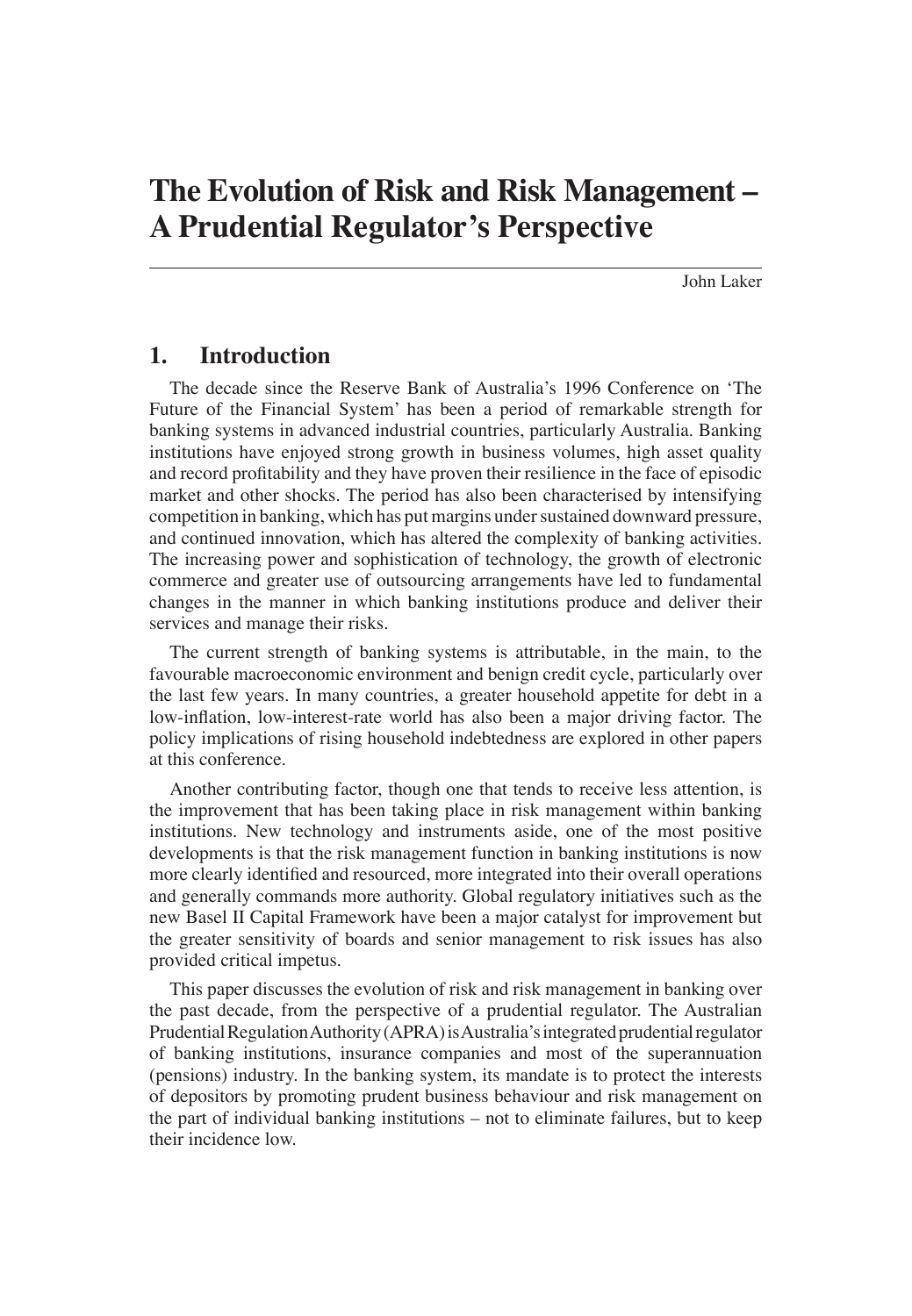The paper addresses four main themes:

- i. the changing nature of risks in banking, particularly in sustained good times;
- ii. the evolution of risk management;
- iii. the movement to risk-based prudential supervision; and

iv. developments in economic capital modelling.

Naturally, APRA's perspective on these themes is shaped by its coal-face experience with Australian banking institutions but our comments are intended to have wider applicability. In Australia, banking institutions comprise banks, building societies and credit unions, a broad grouping known as authorised deposit-taking institutions (ADIs) but described in this paper as banking institutions for convenience.

# **2. The Changing Nature of Risks in Banking**

The current risk profile of the Australian banking system has been shaped by a number of broad developments:

- sustained balance sheet expansion driven by double-digit growth in housing lending, traditionally a safe asset class;
- the erosion of traditional retail deposit bases because of product innovation and competition for financial assets;
- a consequent diversification of funding sources and financial activities;
- technology-driven efficiencies that have contributed to a pronounced reduction in cost-to-income ratios; and
- a relatively cautious approach to offshore expansion.

Leaving aside the mainly wholesale activities of some foreign-owned banks, the current risk profile of the Australian banking system is, in many respects, a 'conventional' risk profile for retail banking institutions.

As part of its risk-rating system, described later in this paper, APRA forms a judgment about the significance of each of the inherent risks facing a supervised institution, according to the contribution of each risk to the overall business profile of the institution. Though not too much should be read into the precision of the weightings themselves, the ranking is interesting. For banking institutions, the highest significance weighting is for credit risk; the weighting is well above that for operational risk and considerably above that for market risk. This ranking is consistent with the weighting of risks in economic and regulatory capital modelling in Australia.

The ranking for **credit risk** is not surprising. In contrast to overseas counterparts, the larger Australian banks retain the greater part of the credit risks they originate on their balance sheets. Though participants in securitisation markets (mainly for housing loans) and credit derivatives markets (for corporate loans), they do not make substantial use of these markets to divest themselves of credit risk; for the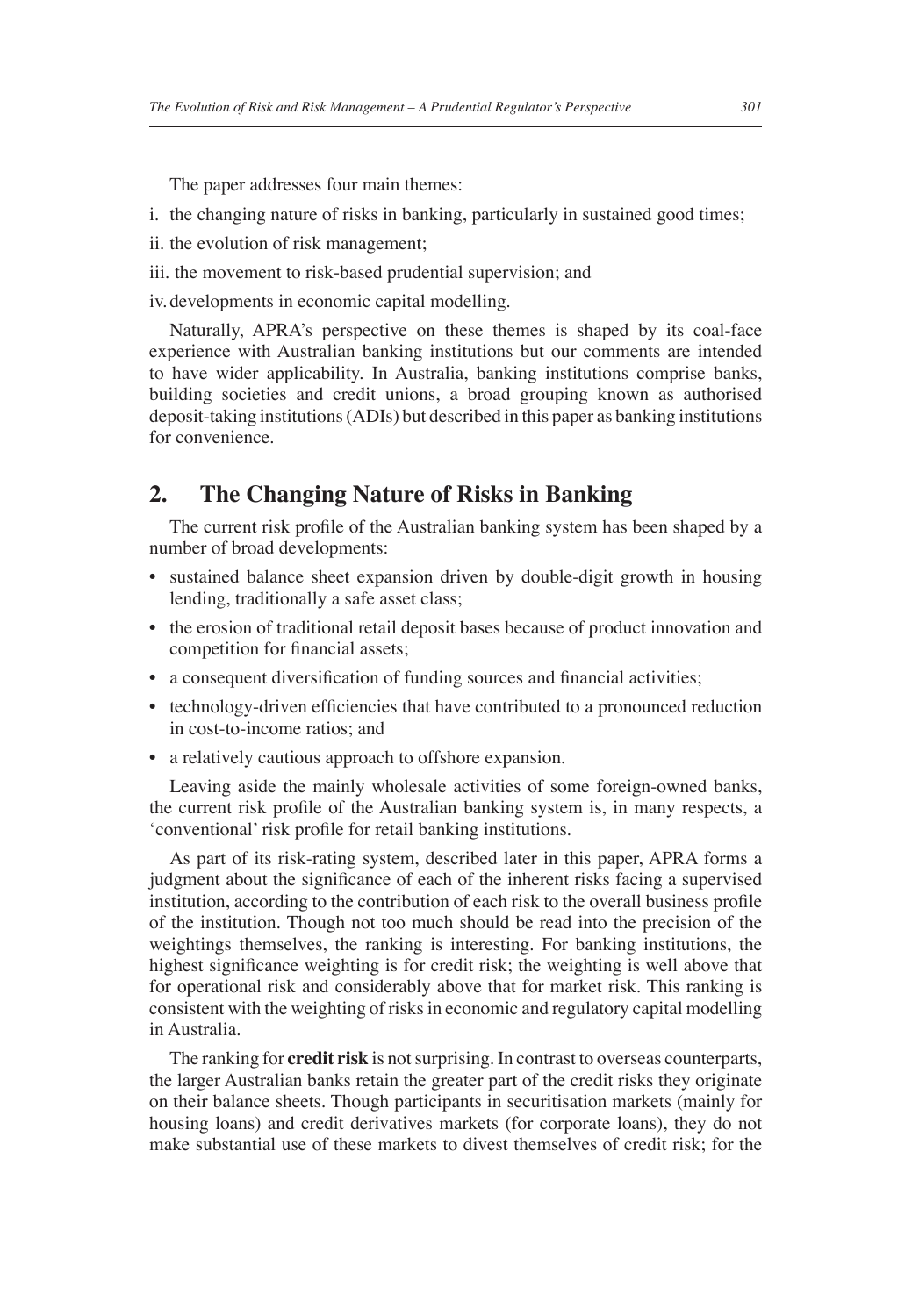four major banks, the value of assets that have been securitised is less than 2 per cent of the value of assets retained on their balance sheets. However, regional banks and some smaller banking institutions make greater use of securitisation markets, mainly for funding but also for regulatory capital management purposes.

For the larger Australian banks, the originate-to-distribute model is not predominant and the principal-agent problem or agency risk associated with that model is not APRA's main focus in the credit area.<sup>1</sup> In general terms, agency risk is the risk of loss to a principal from an agent's decision to resolve conflicts of interest in favour of the agent rather than the principal.<sup>2</sup> APRA has 'clean sale and separation' requirements to address agency risk in securitisation by making it clear that the banking institution is not the agent of the investor and the investor cannot rely on the institution for assessing risks on the assets that have been originated. APRA's main focus, however, is how banking institutions manage credit risk on the balance sheet. The exposure of the Australian banking system to the housing market and to highly-geared households has been a particular credit-risk issue for APRA – and a vulnerability identified in the International Monetary Fund's Financial System Stability Assessment of Australia in 2006 (IMF 2006) — but stress testing suggests that banking institutions would be resilient to a significant housing market shock.

The ranking for **operational risk** is also not surprising. Defined in the Basel II Capital Framework as the risk of loss resulting from inadequate or failed internal processes, people and systems, or from external events, operational risk is one of the larger risks now facing banking institutions, an obvious consequence of the greater complexity of banking activity and its increasing dependence on technology and specialist skills. From a prudential perspective, the recurrence of small operational problems would not be an issue in a large, complex banking institution; the concern is the unusual individual problem or event that carries potentially large exposure to financial losses or loss of reputation. Two such problems have materialised in the Australian banking system in recent years:

- in 2001, a major Australian bank lost around A\$3.0 billion because of errors in the valuation model for the mortgage portfolio held by its United States subsidiary; and
- in 2004, 'rogue' foreign currency options trading at that same bank resulted in a loss of A\$350 million, an overhaul of the Board and senior management and a considerable dent in reputation.

Two particular sources of operational risk have been growing in importance. The first is outsourcing. As the value chain involved in developing, marketing and managing banking products is analysed and dissected, the outsourcing of some functions within that chain has become more commonplace. Cost pressures and

<sup>1.</sup> The BIS 2007 *Annual Report* described the principal-agent problem in securitisations and derivatives in the following terms: 'What are the implications if originators no longer feel the need for due diligence, and the ultimate buyers do not have the skills or the information required to manage the risks inherent in the complex instruments they are buying?' (BIS 2007, p 9).

<sup>2.</sup> The seminal work in this area is Jensen and Meckling (1976).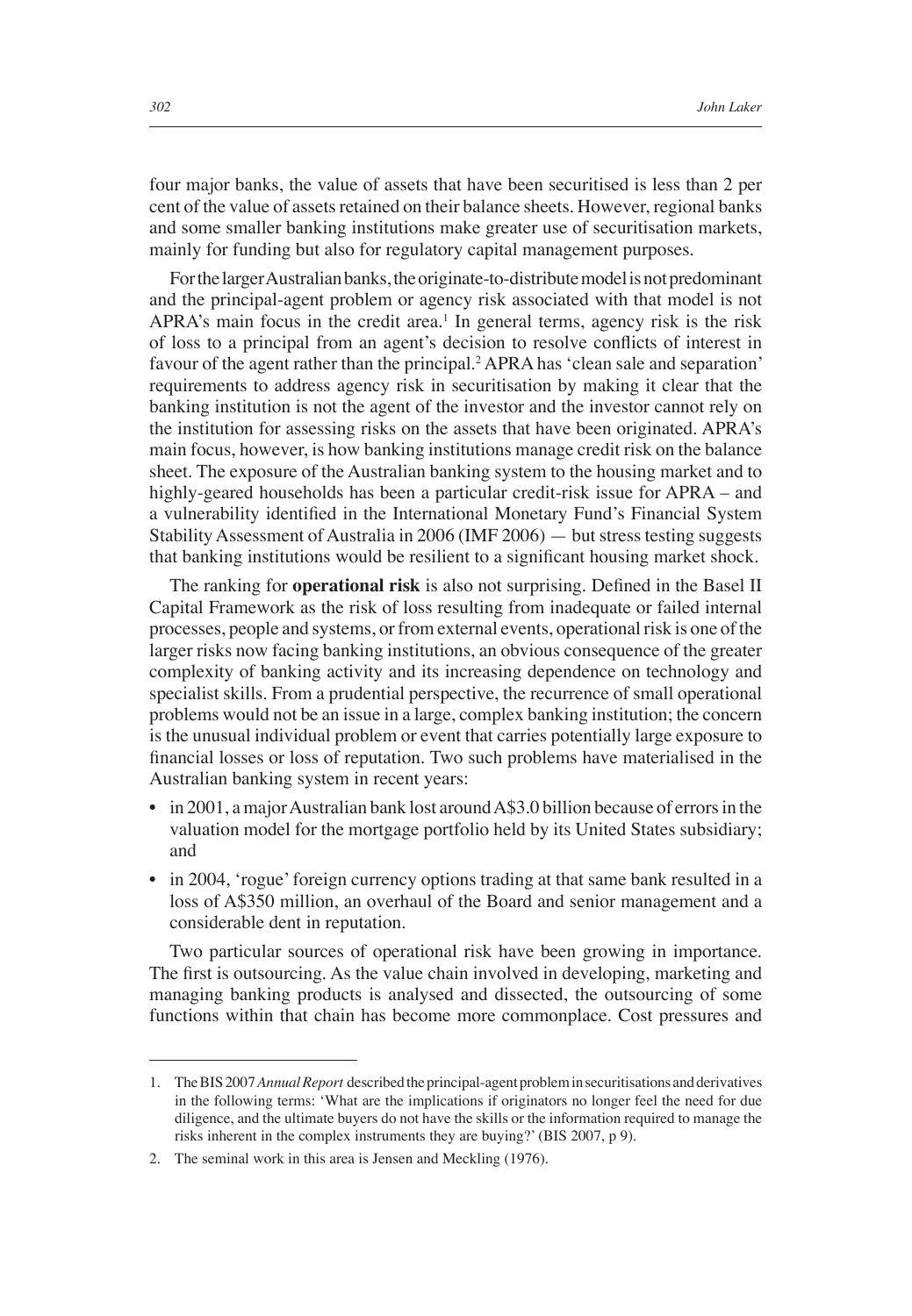the specialised nature of particular functions, which require large investments to achieve necessary critical mass, have also encouraged banking institutions to turn to external service providers in Australia and, increasingly in recent years, offshore ('offshoring'). This trend towards greater specialisation in service provision is a global one. Nonetheless, outsourcing gives rise to a number of risks, including counterparty, contractual and business continuity risks, and these risks can be accentuated when the service provider operates from a different country and legal jurisdiction.

The second source is technology risk. Electronic commerce in financial services, particularly internet banking, has revolutionised the provision of banking services in Australia, as elsewhere, but it has also exposed banking institutions to costs and reputational risk from service disruptions, whether accidental or malicious. The recurrence of such incidents, and the failure of large and expensive information technology (IT) developments in some banking institutions, have put pressure on boards and senior management to seek improved IT security and better management of substantial IT projects and, where relevant, IT outsourcing contracts.

The other current risks in the Australian banking system that complete the picture of a 'conventional' risk profile are market risk and liquidity risk.

Australia banking institutions are active in financial markets and foreign-owned banks in particular have stepped up their trading in derivative instruments. However, banks carry only small net exposures to **market risk** from trading activities. The market risk capital charge for the major banks using their internal models has been around 1 per cent of capital over recent years. In the context of the Basel II Capital Framework, APRA will require banks accredited to use the more advanced Basel II approaches to hold specific regulatory capital against interest rate risk in the banking book, based on their internal risk measurement models. APRA's decision reflects the fact that this risk can be a substantial one, it is quantifiable, there is substantial homogeneity in how it is managed among the larger Australian banks and there is evidence of active hedging, if not actual trading, of this risk on banking books.

In view of the significance of this risk, continuing margin pressures and the ease with which the risk can be hedged or traded, interest rate risk on the banking book is likely to be the subject of increasing supervisory focus globally.

The management of **liquidity risk** by Australian banking institutions has undergone considerable change over the past decade, especially the recourse to a broader range of wholesale funding sources such as offshore debt markets and securitisation. This recourse to wholesale funding reflects the need to fund strong balance sheet growth from sources other than household savings, which have been increasingly directed from traditional deposit products into superannuation and wealth management products. In 2006, offshore liabilities accounted for more than a quarter of total liabilities in the domestic books of Australian banks, a figure that is much higher than in most other banking systems.

The IMF's Financial System Stability Assessment identified the high reliance on wholesale funding as another vulnerability of the Australian banking system. Nonetheless, wholesale funding is now well embedded in funding strategies. It provides greater diversification of funding sources – in terms of investors, regions,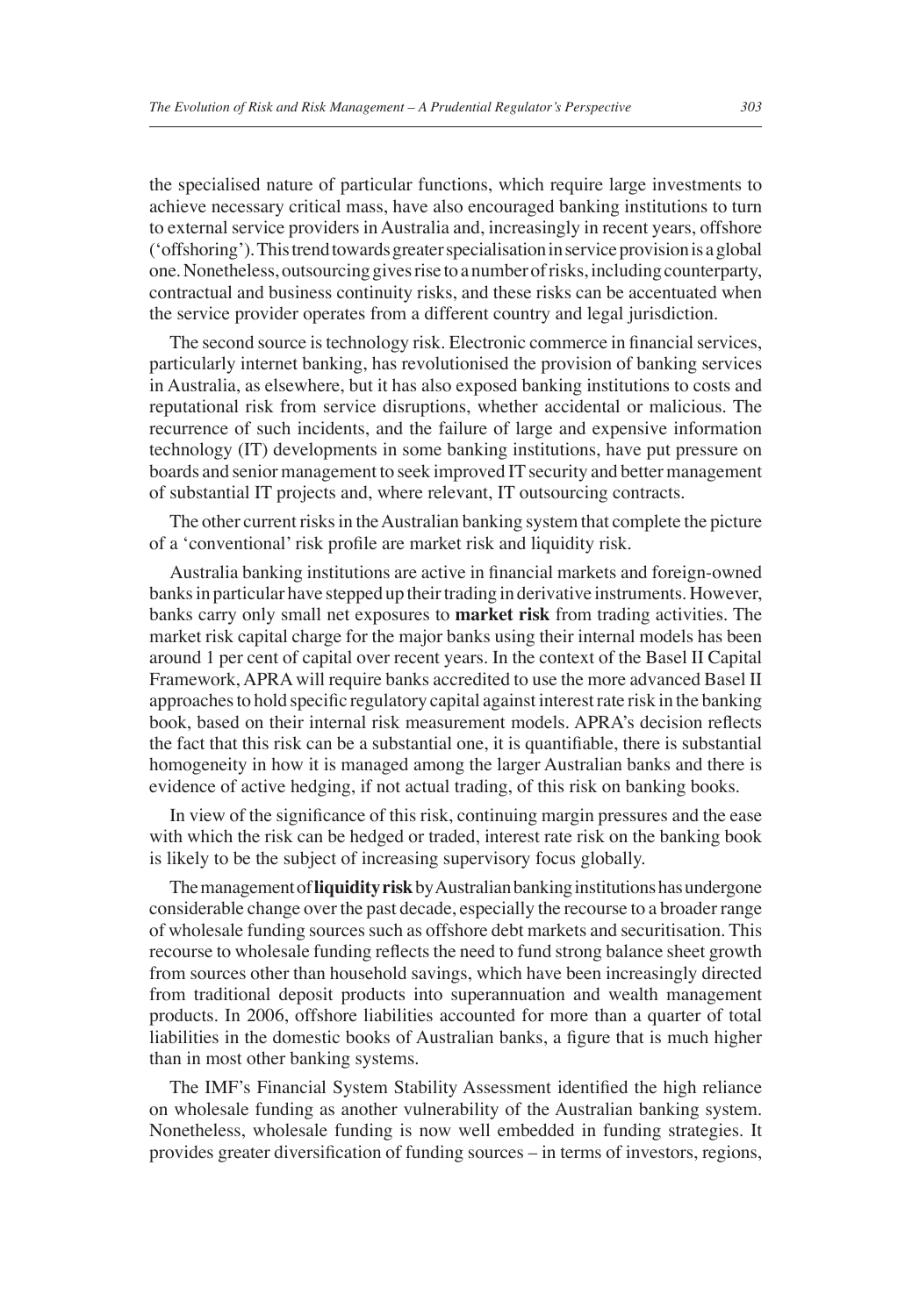currencies, markets and instrument types and tenors. At the same time, it strengthens market discipline on the borrowing institutions by exposing them to a much more sophisticated investor set, particularly offshore investors who may be especially sensitive to country-wide credit concerns.

Australian banking institutions manage liquidity risk through a range of strategies, including setting limits on maturity mismatches, holding high-quality liquid assets above a benchmark level, diversifying liability sources and developing asset-sale strategies. As part of APRA's prudential framework, larger banking institutions also model two scenarios – a 'going concern' and a five-day name crisis scenario – to demonstrate that they have adequate liquidity in both situations.

The current risk profile of the Australian banking system would not be complete without recognition of two other, and more subtle, risks to which institutions are exposed, particularly after a period of sustained economic expansion. These are strategic risk and agency risk.

To avoid confusion with operational risk, **strategic risk** can be defined as external risks to the viability of a banking institution arising from unexpected adverse changes in the business environment with respect to the economy, the political landscape, regulation, technology, social mores and the actions of competitors.<sup>3</sup> These risks can manifest themselves in the form of lower revenues (reduced demand for products and services), higher costs, or cost inflexibility (inability to reduce fixed costs quickly in line with lower-than-anticipated business volumes).

For Australian banking institutions, perhaps the most significant strategic risk over the past decade has been the erosion of their traditional business of intermediating between depositors and lenders. This has happened in two distinct ways. First, as noted above, the increased attractiveness of superannuation as a savings vehicle has meant that funds that might otherwise have been placed with banks as deposits have been invested in superannuation and wealth management products. Many banking institutions have responded to this strategic risk by investing, substantially in some cases, in wealth management operations. As a consequence, Australian-owned banking groups now account for around 40 per cent of total retail funds under management, a share that has doubled over the past decade; for the five largest banks, income from funds management has grown to around 14 per cent of their total income.

Second, in housing lending particularly, new channels have arisen for bringing lenders and borrowers together, bypassing banking institutions. Unregulated mortgage originators, making use of broker networks, have been very successful in originating, packaging and securitising loans, and distributing the resulting debt securities directly to investors. In response, banking institutions have themselves turned to broker networks to extend their distribution capabilities and, as noted above, some institutions have sought to capitalise on these new channels by moving more to an originate-to-distribute model.

Strategic risk confronts Australian banking institutions in a number of other ways.

<sup>3.</sup> For a discussion of this definition, see Allen (2007).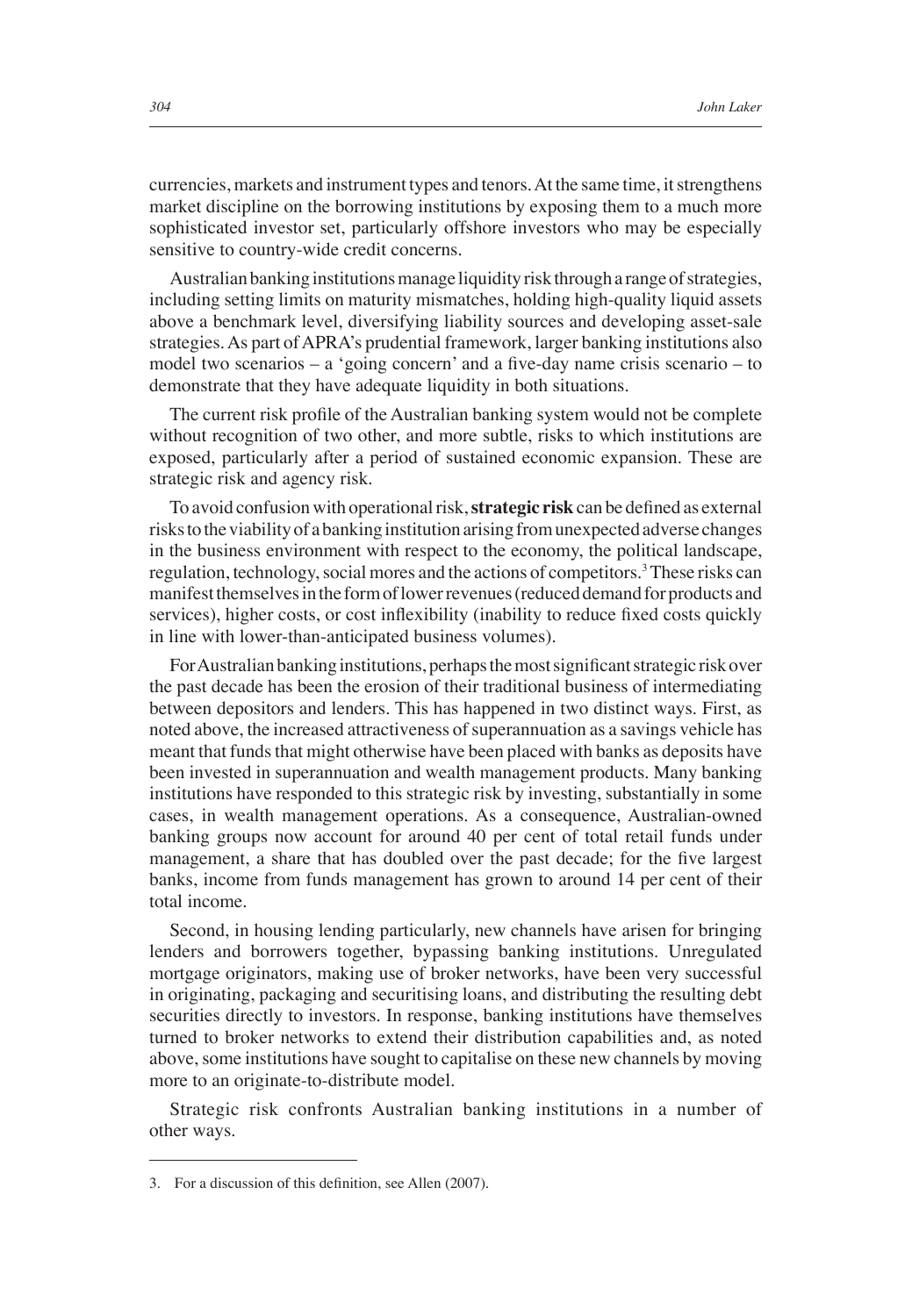For the larger banks, international expansion is a strategic risk issue. Outside more 'traditional' markets such as the United Kingdom and New Zealand, Australian banks have been taking a cautious approach to international expansion as they seek to identify sources of competitive advantage in other markets. By not committing large amounts of capital offshore, the near-term risk of misadventure is commensurately small. On the other hand, however, banks may consider that a failure to develop market knowledge and product delivery capabilities offshore may, in rapidly globalising markets, result in an erosion of their competitive position relative to major international banks, even in the Australian market.

For smaller banking institutions, the strategic risk issue is the long-term viability of a business model which has competitive strengths – personalised customer service and low fees – as well as limitations, in the form of high cost structures and difficulties in diversifying income sources and raising external capital. The traditional customer base remains vulnerable to the offer of more extensive electronic banking services typically offered by larger competitors.

For foreign banks seeking to build their presence in retail banking in Australia, the strategic risk is that any short-term gains in market share acquired through aggressive pricing in lending and deposit markets might not be held if this pricing cannot be sustained or is matched by established participants.

Some further comments on **agency risk** are needed to round out the current risk profile of the Australian banking system. Agency risk in the specific case of originate-to-distribute models was touched on above. A more general form of agency risk arises if the interests of management are not aligned with the interests of shareholders and creditors.

An obvious area of potential agency risk after sustained good economic times is executive compensation. In the Australian banking system, executive compensation arrangements in listed institutions tend to involve a fixed annual salary and share options conditional upon performance. Typically, the option grant is zero if performance, often defined as total shareholder return relative to a benchmark group, is in the bottom half of the benchmark group; from the  $50<sup>th</sup>$  to the  $75<sup>th</sup>$  percentile of performance, the grant increases and a cap typically applies around the  $75<sup>th</sup>$  percentile. The performance period is often five years.

Executive compensation that helps to deliver strong risk-adjusted returns on capital over time and rewards genuine out-performance of competitors does not raise prudential issues of itself. For a prudential regulator, agency risk issues arise if compensation arrangements encourage management to focus on a shorter-term horizon than the long-term approach that would also be in depositors' best interests. Incentives to drive up the share price more rapidly than competitors can tempt management to pursue aggressive growth strategies or to 'hollow out' the institution by paring back capital buffers or cutting costs, particularly in middle and back offices where risk management functions reside.

As a prudential regulator, APRA does not involve itself in the details of executive compensation arrangements. These are matters for boards and shareholders. Nonetheless, growth strategies, the size of capital buffers and the resourcing of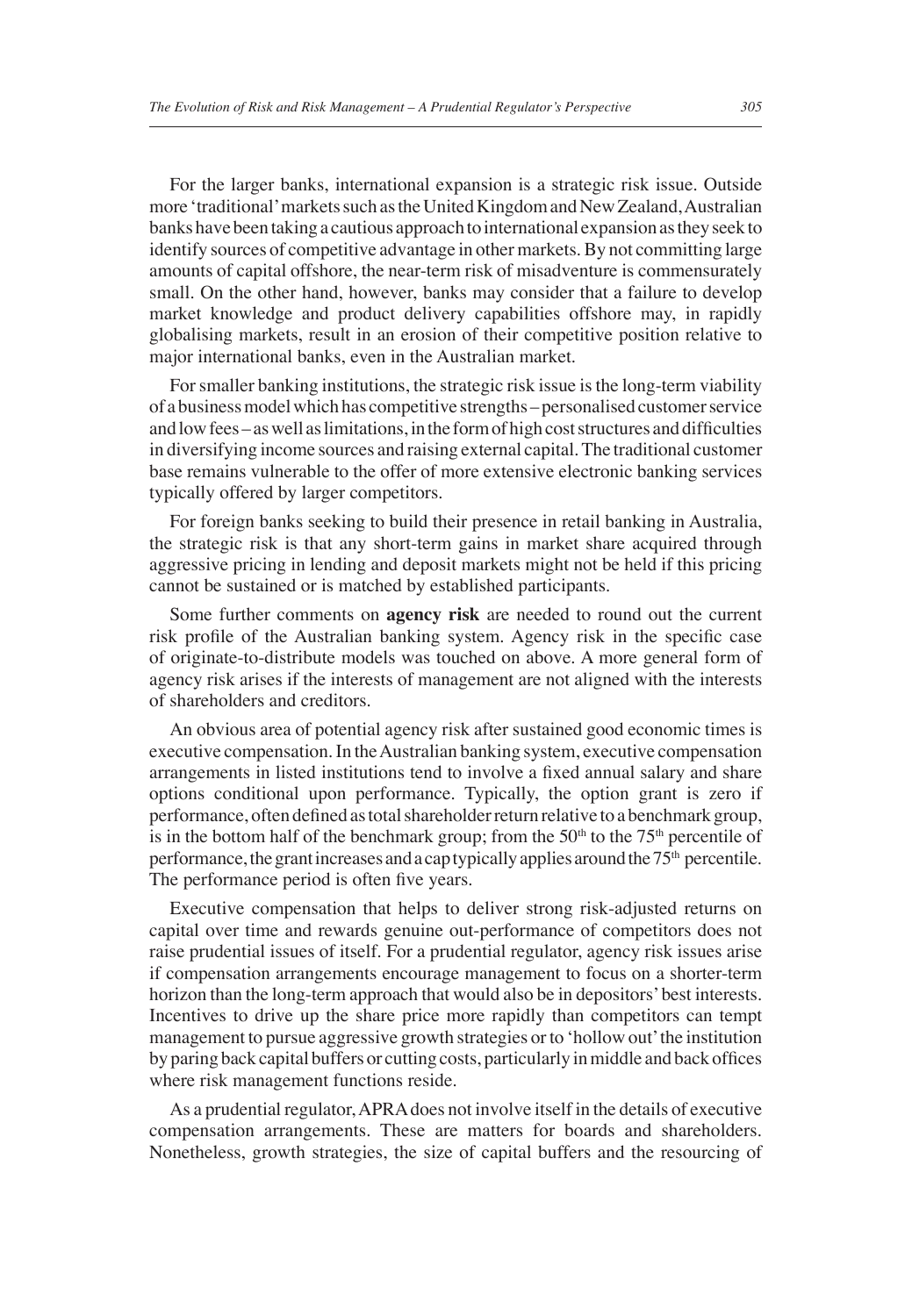risk management areas are major elements of APRA's supervision of banking institutions and form crucial inputs into its risk-rating system, discussed below. Moreover, boards of banking institutions seeking accreditation to use the more advanced Basel II approaches must sign off that the performance assessment of, and incentive compensation for, senior executives with profit centre accountability take into account the amount of risk assumed and the management of that risk.

### **3. Improvements in Risk Management**

Generally speaking, the quality of risk management in the Australian banking system has improved substantially. The spur was the substantial losses incurred by a number of banking institutions in the early 1990s recession in Australia, particularly those exposed to the commercial property market. More recently, the development of the Basel II Capital Framework has been an important catalyst. Improvement is evident across all aspects of risk management – its governance, risk management frameworks, risk identification and measurement, and risk modelling.

The **governance** of risk management in banking institutions, from the board down, is stronger and demonstrates greater accountability. Boards are more active in their oversight of risk issues, consistent with the primacy of their role in determining the institution's risk appetite, approving its risk management strategy and policies, and ensuring that management is monitoring the effectiveness of risk controls. Boards generally now have a risk committee as well as an audit committee and there has been a more pronounced separation of the risk management and audit functions. This has sharpened the independence of risk management and has led to a broad industry concept of 'three lines of defence':

- $\bullet$  the business unit and relevant line management (first line) primarily responsible for business unit strategy, performance management and risk control;
- the risk management unit (second line) sitting outside the business unit, but working with any specialist risk management staff inside the business unit to provide technical support and advice to assist the business unit and senior management with risk identification, management and reporting within an institution-wide framework; and
- the internal and external audit function (third line) providing independent assurance on the effectiveness of the business unit and the institution-wide risk management and control framework.

Boards have shown willingness to fund projects for longer-term improvement of risk management, to listen to and seek the views of the chief risk officer and risk management staff, to probe senior management about risk issues and to hold senior and line managers accountable for outcomes associated with poor management of risk.

In the credit risk area, boards are moving away from a more traditional role of reviewing major transactions and exceptions, to reviewing credit risk policies and processes and identifying the portfolio effects and desired outcomes of credit risk management. From a very low starting point, operational risk management now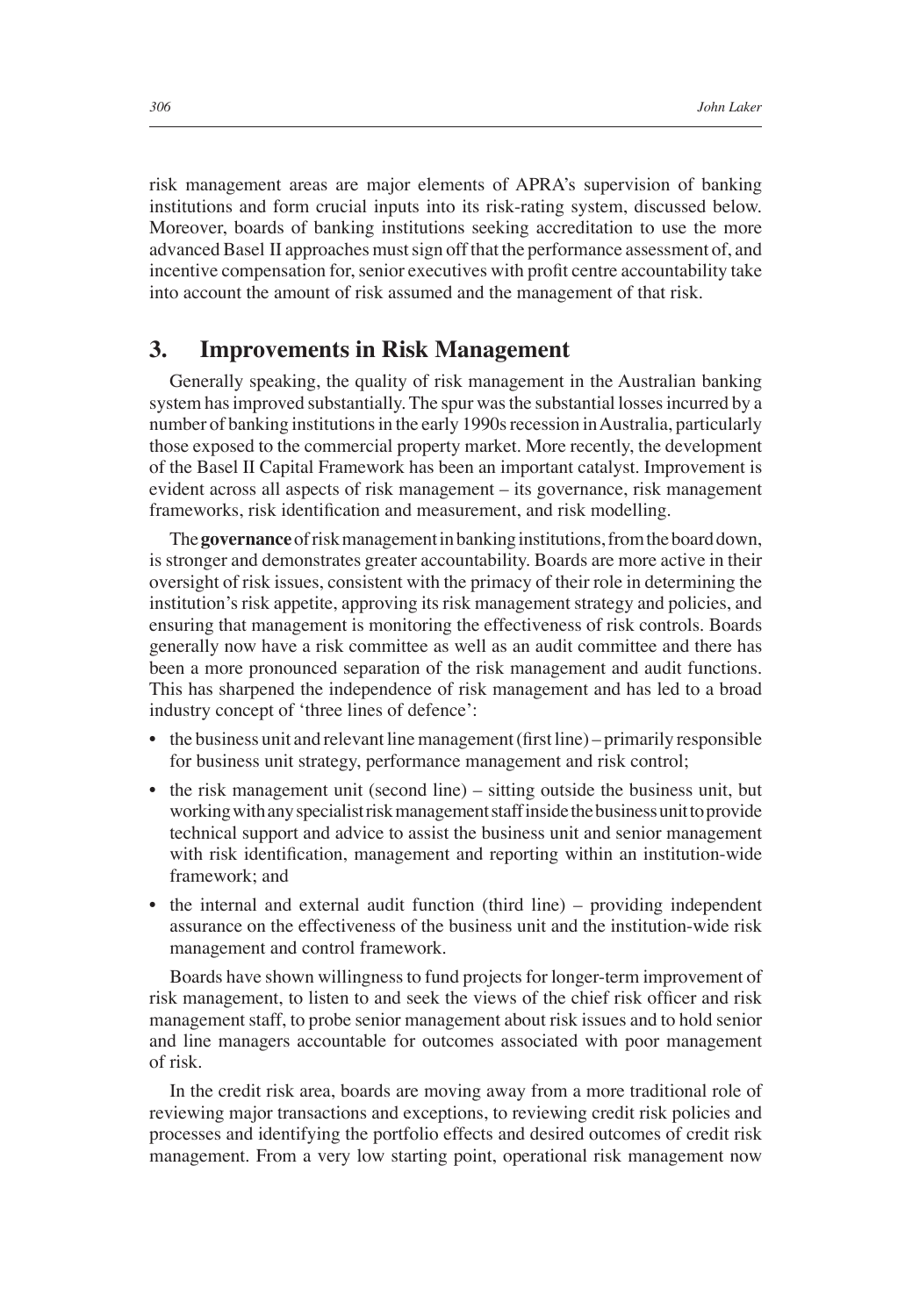receives substantial attention as an integral part of the total risk framework in a banking institution. In the area of traded market risk, more resources have been committed to providing genuine market risk oversight and to updating or rationalising supporting IT systems. Escalation procedures have been strengthened and the culture in traded market risk units is more actively managed.

Generally, the **risk management frameworks** of banking institutions have become better structured and more comprehensive over the past decade. Institutions are moving to common approaches and terminology across the main risks types and a more careful delineation of risks, especially between credit and operational risk. In the larger institutions, economic capital modelling and capital allocation for performance measurement purposes is more integrated with risk management frameworks. Progress in economic capital modelling is discussed later in this paper.

Operational risk management frameworks are more detailed and more closely integrated with the systematic approach applied to credit and traded market risk. The frameworks now typically involve the assessment of and measurement of highimpact operational risk scenarios, in addition to the more traditional risk control assessments. In outsourcing, it is becoming more common for larger institutions to establish central coordinating units specifically responsible for identifying, establishing, monitoring and managing outsourcing arrangements, so as to ensure desired service levels and expected economies are achieved and any problems adequately dealt with.

For traded market risk, improved governance is interacting more effectively with risk management controls to identify inappropriate or unsanctioned activity. Segregation of duties has been strengthened.

**Risk identification and measurement** has improved significantly, although data quality issues remain. Stress testing has been an important contributor to this advance.

Credit risk portfolio measurement and management has been strengthened and there are now dedicated credit risk management IT systems (in contrast to risk management requirements being built into accounting or loan origination systems) that provide improved credit management information. This extends to better information on aggregate exposures to individual large customers and exposures to individual industries. However, banking institutions still have some way to go in being able to report quickly on trends in average credit quality, beyond backward-looking information on loan arrears and defaults.

In the area of operational risk, improved measurement of losses has involved the building of loss databases (covering internal and external events) as well as the assessment of operational risk exposures through the application of quantitative methods and high-impact scenario analysis. There has also been substantial growth in the use of risk registers, mitigation strategies and project governance arrangements to better manage operational risks. Accompanying this has been a more systematic approach to IT risk management, which is incorporated into the institution-wide risk profile and managed as a business risk, not just an IT risk.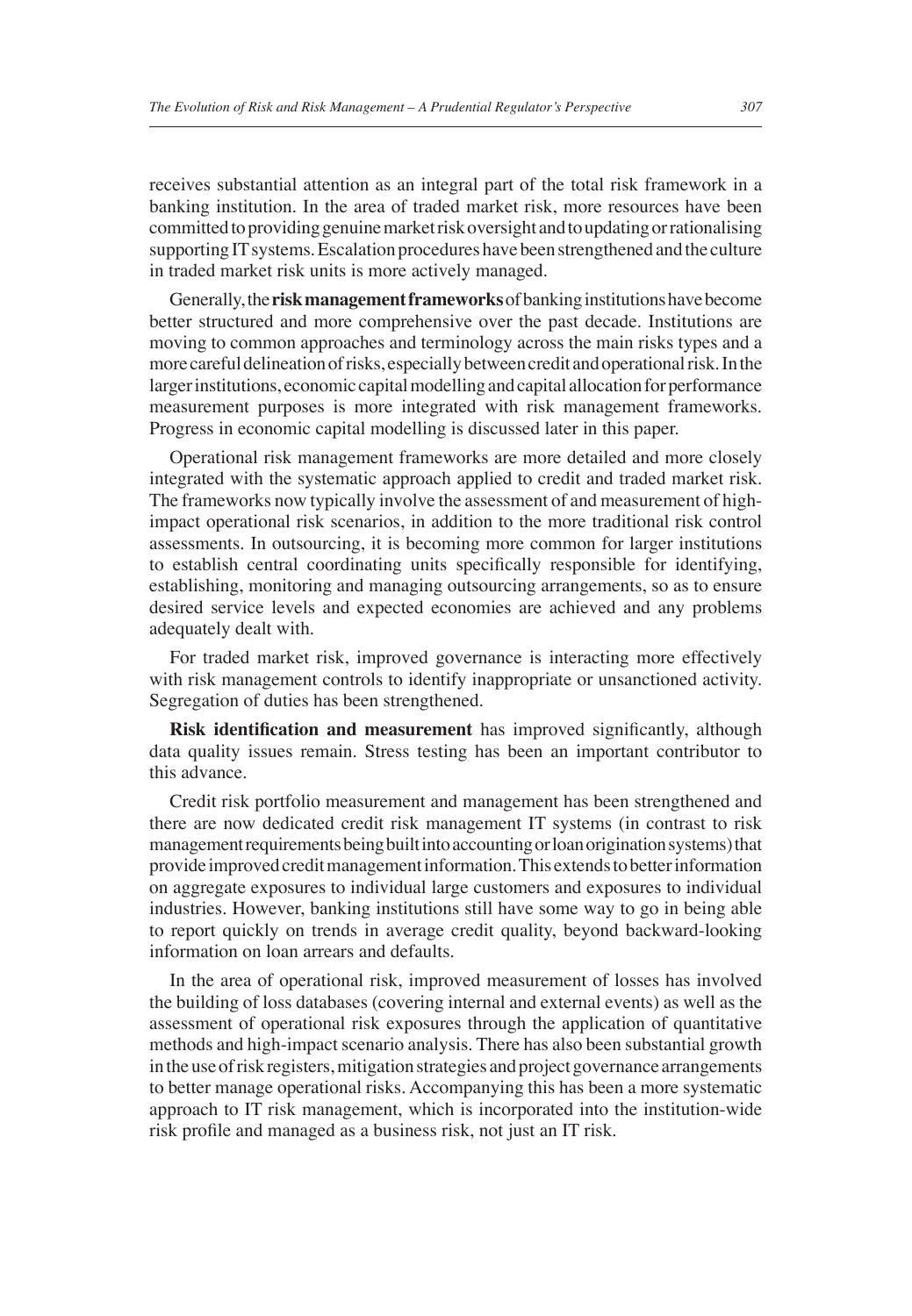The upgrading of IT systems in the traded market risk area has strengthened reconciliation procedures, which has led to improved data and risk reporting. Stress testing frameworks are now more comprehensive in this area. In liquidity risk management as well, stress testing frameworks separate to APRA's namecrisis requirements have been developed by a number of banking institutions; other institutions, however, have not given as much thought to the potential events that could trigger a liquidity crisis, the severity and duration of a crisis or the potential impact that market-wide disruptions may have on the institution's liquidity position.

Finally, the larger Australian banking institutions are making much greater use of **risk modelling** and **quantitative approaches** to risk management and the allocation of capital, as part of the general evolution of economic capital modelling in Australia.

Credit risk models are more sophisticated, with effective validation and monitoring regimes that contrast with the more theoretical validation techniques of a decade ago. Credit scoring has been introduced for secured as well as unsecured retail lending. Traded market risk modelling has been enhanced to handle more exotic or less liquid products and there has been an increased focus on non-traded market risk modelling. In addition to the Basel II Capital Framework, advancements in quantitative methodologies and the desire of banking institutions for reliable model outputs are factors driving this modelling work.

Operational risk modelling is a significant element of the Basel II Capital Framework for banking institutions using its advanced approaches. Operational risk models and measurement practices are evolving rapidly. Both the industry and APRA recognise, however, that there are significant sources of uncertainty in modelling operational risk, in terms of the data, assumptions and modelling choices. There is also an emerging recognition that scenario analysis will play a significant role in the measurement of capital required for extreme loss events. APRA has been at the forefront, globally, in the development of scenario analysis in this area; it has been working closely with institutions to identify assessment biases in scenario analysis and ensure that business unit participation in extreme loss exercises produces consistent results. APRA also requires the advanced Basel II banking institutions to appropriately identify and assess uncertainty in their operational risk measurement and modelling assumptions and parameters, and measure the capital impact via sensitivity analysis. This approach provides the basis for applying an appropriate degree of conservatism in the calculation of capital requirements.

As models evolve and data accumulate, better model validation should be possible and the degree of uncertainty should reduce. However, it may be some time before the distribution of extreme loss events (which are 'heavy in the tails') becomes more certain.

As a general point, the benefits of more extensive use of risk modelling need to be assessed cautiously. Experience confirms that models do not work in all the circumstances to which they are exposed. Examples of misspecification or inapplicability include use of the wrong probability distributions or assuming continuity in markets which prove discontinuous under stress. Complex models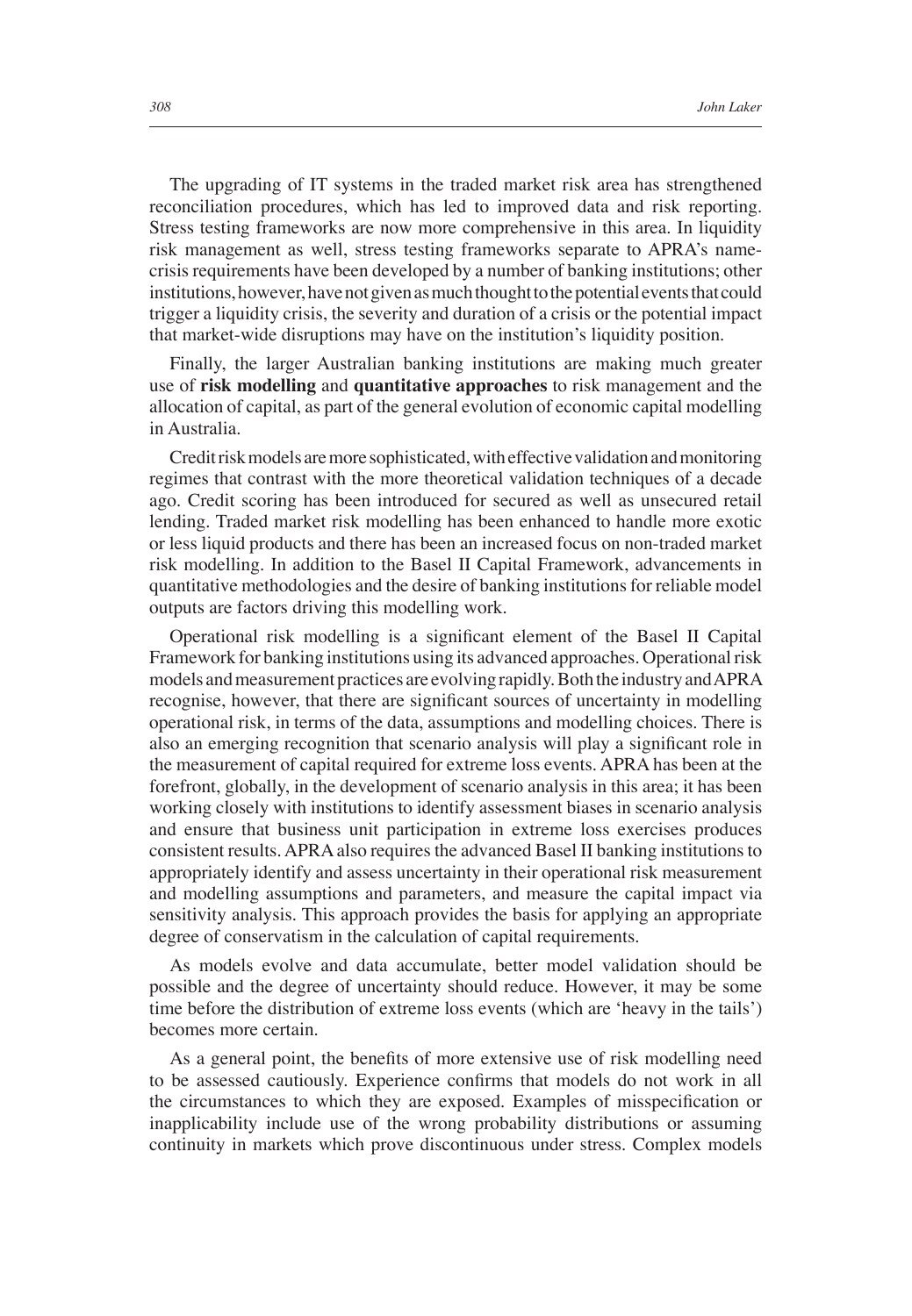may also prove unreliable when used to calculate prices of new and less-wellunderstood financial instruments, which do not trade in deep markets. In the case of complex models, another caution is that those responsible for risk oversight of the model may not have the necessary understanding of the model's complexities and parameter sensitivities, and may allow the model to run without appropriate checks and balances. For these reasons, model governance and validation are a major focus of the accreditation process for banking institutions wishing to use their internal risk measurement models under the Basel II Capital Framework.

The improvements in risk and risk management over the past decade inevitably draw attention to the issue of data quality. More of the day-to-day operations of banking institutions are becoming automated in some form and these rely heavily on relevant and accurate data. So does the modelling within institutions for risk management and capital allocation. Poor data quality can compromise decision-making, have a detrimental impact on behaviour across an institution and ultimately lead to a failure to meet business objectives.

Against this background, APRA has begun consultations with banking institutions on developing data management requirements. APRA envisages that a banking institution would identify, assess and manage data quality as part of its overall risk management framework, and would have a risk assessment process to determine how critical data are to its operations. A good, well-documented data management framework would include a description of the data architecture, data controls, data validation, appropriate IT environment controls and independent review of data quality and key processes and controls.

## **4. The Movement to Risk-based Prudential Supervision**

Over the past decade, the increasing sophistication of risk management in Australian banking institutions has influenced, and has in turn been reinforced by, a strengthening in the framework of prudential regulation. This has involved a move to more 'principles-based' regulation and the development of a risk-based approach to the supervision of individual institutions. Similar changes have been underway in the United Kingdom and other advanced industrial countries.

A principles-based approach to regulation recognises the complexity and diversity that exists among financial institutions and seeks to avoid one-size-fits-all regulatory requirements. It involves the replacement of detailed prescriptive rules and attention to processes within institutions, with high-level standards focused on outcomes. In the past few years, APRA has augmented the framework of the Basel Capital Accord, which has underpinned capital adequacy requirements for banking institutions, with more principles-based prudential standards dealing with governance, 'fit and proper persons', outsourcing and business continuity management. These standards (harmonised across the insurance sector as well) have been aimed at enhancing the calibre and decision-making processes of those charged with running supervised institutions and strengthening the ways in which institutions identify and manage their risks.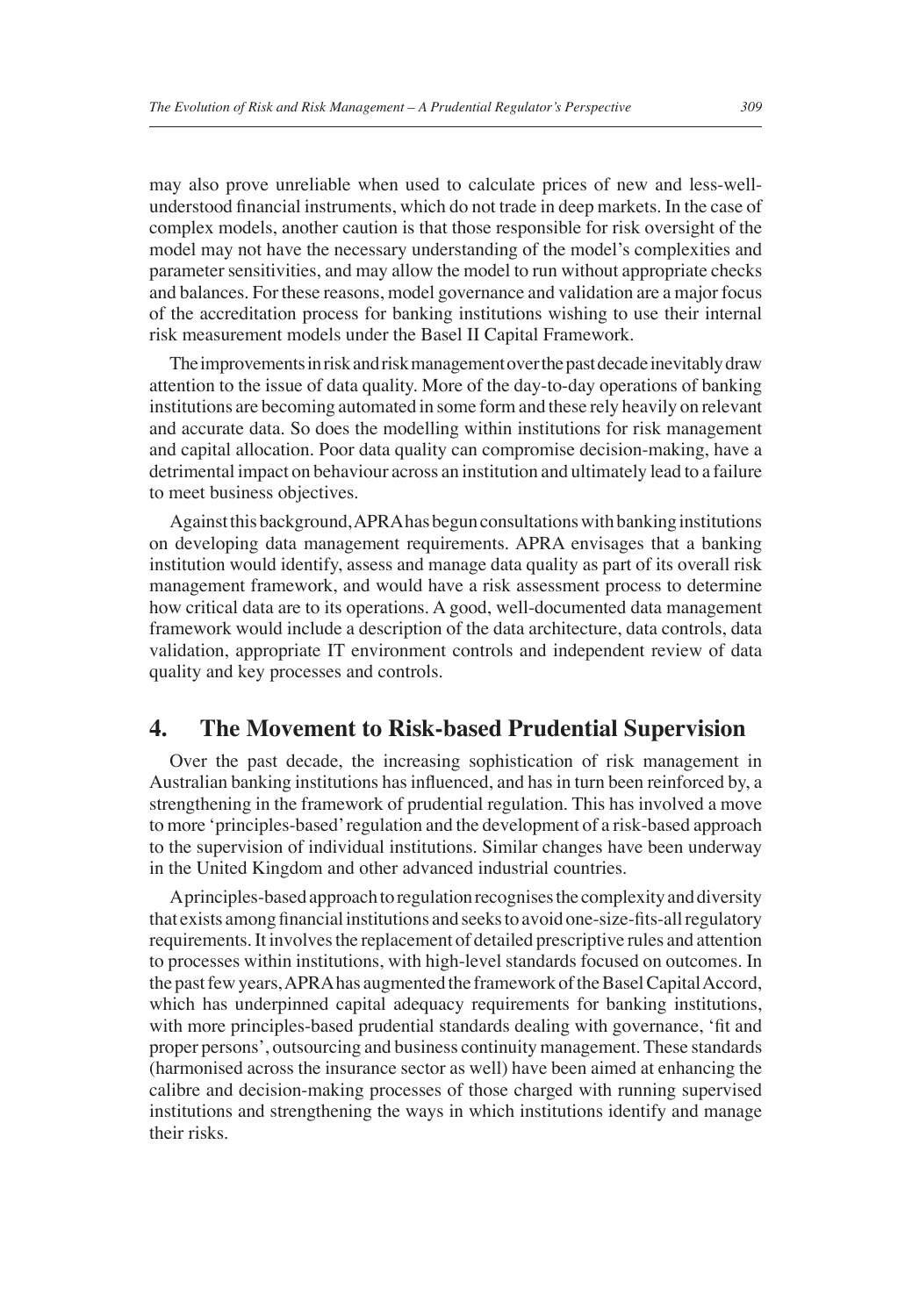Risk-based supervision aims to ensure that supervisory attention and resources are targeted at institutions whose activities are posing greater risks or have larger systemic impact. Although the distinction can be overdrawn, the approach contrasts with traditional rules-based approaches that focus on compliance with legislative and regulatory requirements and, in particular, on verifying asset quality and provisioning.

The centrepiece of APRA's risk-based supervision is a robust system for identifying and assessing emerging risks in a supervised institution, and for deploying APRA's resources. The risk assessment model, known as the Probability and Impact Rating System (PAIRS), involves a *joint* assessment of the likelihood that an institution will fail to honour its financial promises (probability rating) and the impact that the failure of the institution would have on the financial system (impact rating).

**Probability ratings** are determined through a structured framework in which supervisory judgments about an institution – based on on-site and off-site supervision, statistical returns, communications with boards and management, audit reports and other information sources – are formally weighted and scored. This framework has three building blocks: the *inherent risks* facing the institution arising from the types of products and services it offers, its strategies and risk appetite; the effectiveness of *management and controls* in mitigating these risks; and the extent of *capital support* to meet unexpected losses. The elements that comprise each of the building blocks are weighted according to their significance to the overall risk profile of the institution and then scored on a scale ranging from zero to four (with higher scores indicating an increased likelihood of failure).

The PAIRS model takes the weightings and risk scores to produce an estimate of the 'overall risk of failure'. This is the PAIRS probability rating – the likelihood that unexpected losses resulting from the institution's net risk exposures would exceed its capital resources, leading it to fail. In producing this estimate, the relationship between the individual building blocks and the overall risk of failure is not assumed to be linear. The experience of major credit rating agencies is that the relationship between ratings and the observed default rate is exponential. In the PAIRS model, as the risk scores deteriorate, the overall risk of failure rises significantly. Hence, any weakening in an institution's risk profile is strongly signalled to supervisors.

The determination of probability ratings in this way has been described as a form of 'meta-regulation', in which the regulator relies on, and reviews, an institution's own system of accountabilities and controls (Black 2004). A number of mechanisms, including benchmarking against similar institutions and comparisons with external credit ratings, are used to ensure that PAIRS probability ratings are as accurate and consistent as possible. As Figure 1 shows, APRA's PAIRS ratings are centred very close to external ratings but tend to be a little more conservative.<sup>4</sup> This is not surprising. Ratings agencies include in their assessment a judgment about the

<sup>4.</sup> Figure 1 charts the differences between Moody's, Standard & Poor's and KMV ratings, and current PAIRS ratings. The external ratings are translated into equivalent PAIRS rating bands of 'Low', 'Low Medium', 'High Medium', 'High' and 'Extreme' and then compared to the current PAIRS rating. For example, an entity may have an external rating of 'Low' while its current PAIRS rating is 'Low Medium'; this would indicate that APRA is more conservative by one band.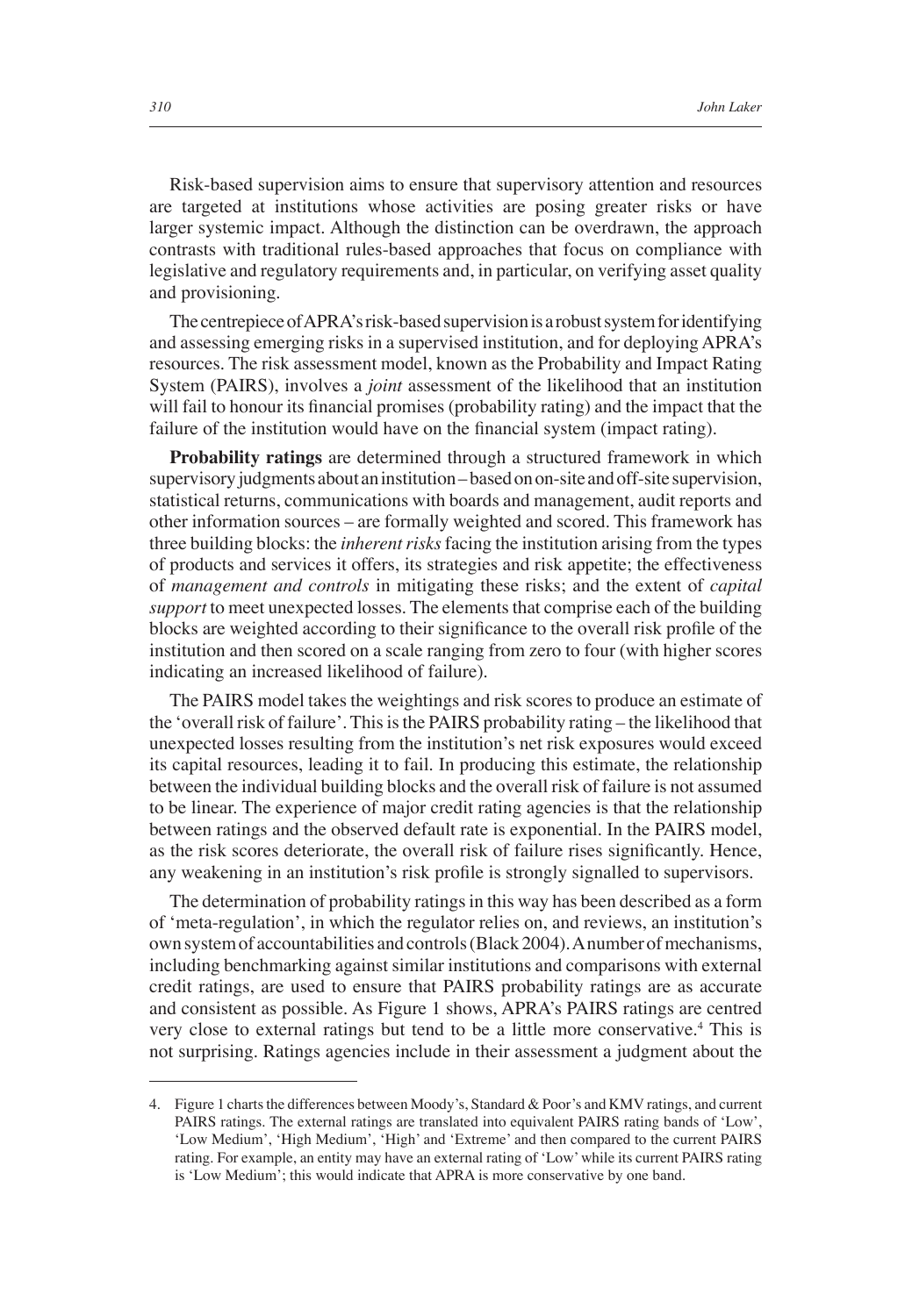

**Figure 1: PAIRS and External Ratings Agencies** Combined rating differences

Source: APRA

likelihood that APRA will intervene effectively should an institution find itself in difficulty; the PAIRS ratings, on the other hand, make no pre-judgment about APRA intervention. All cases where PAIRS ratings vary substantially from external ratings are closely reviewed.

The **impact rating** is an assessment of the potential adverse consequences that could ensue from the failure of a supervised institution. At this point, APRA relies on a single scalar – total resident Australian assets – to determine impact ratings (subject to management override in exceptional cases). This provides a workable measure for the direct impact of failure; however, it does not capture any indirect effects on the industry or more systemic effects on the broader economy. This is an area for further research.

Under APRA's Supervisory Oversight and Response System (SOARS), the probability and impact ratings of an institution are combined (with equal weightings) to determine APRA's supervisory response. Where PAIRS involves substantial calculations and judgment, SOARS is simply an overlay of supervisory stances, designed with the aim of minimising the risk of regulatory forbearance.<sup>5</sup> There are four supervisory stances of increasing intensity, from routine supervision for 'Normal' institutions through to vigorous supervisory intervention for institutions in the 'Restructure' stance, which are in need of new capital, management, ownership, or possibly all three. The SOARS grid has been set so that the larger the regulated

<sup>5.</sup> Information on PAIRS and SOARS can be found on the APRA website at <http://www.apra.gov. au/PAIRS/home.cfm>.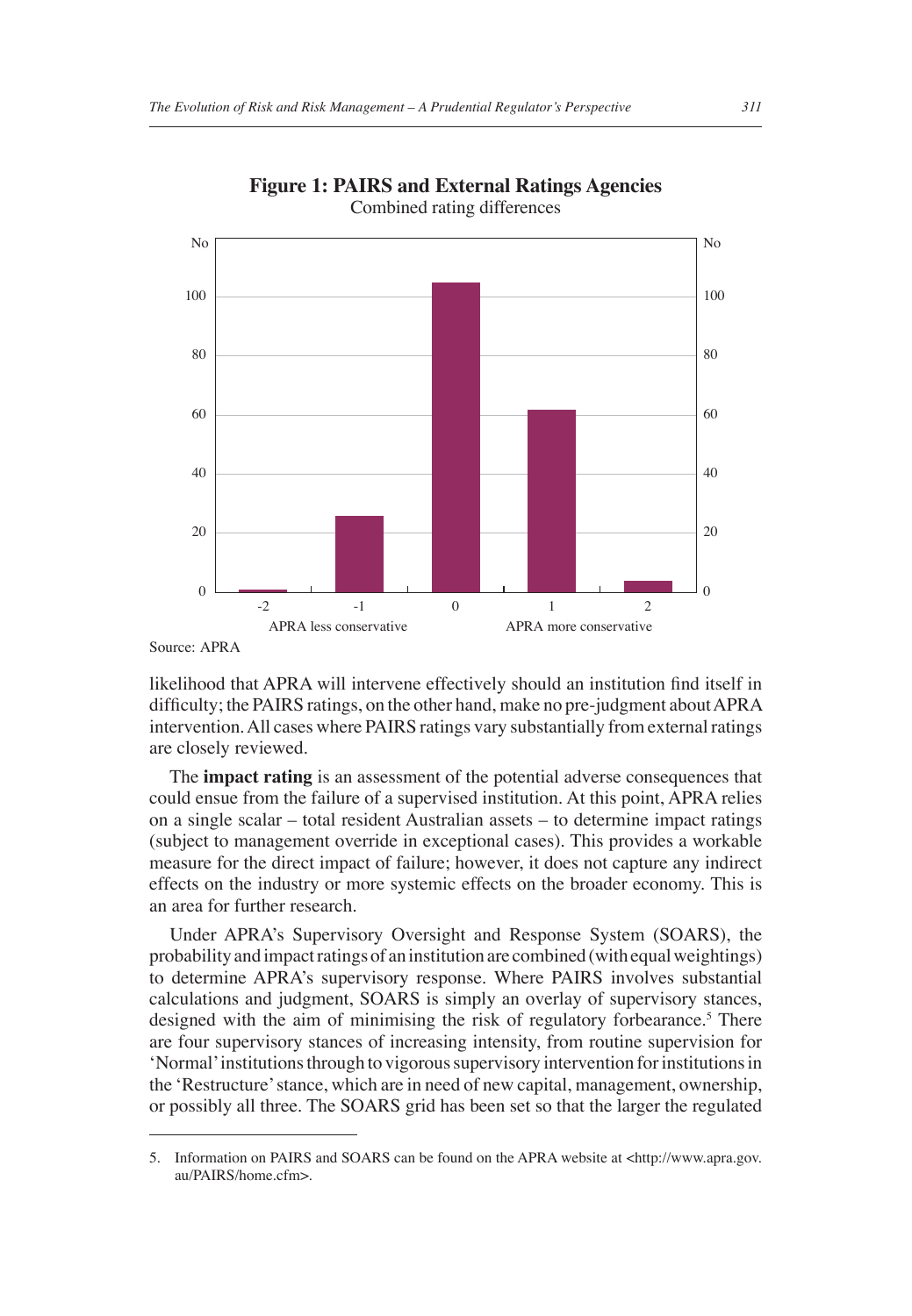institution, the earlier and more pro-actively APRA responds to a given risk of failure.

The PAIRS/SOARS model shares a number of features with the risk-rating models used by the Office of the Superintendent of Financial Institutions (OSFI) in Canada and the Financial Services Authority (FSA) in the United Kingdom, and other models.<sup>6</sup> However, there are differences:

- the use of an impact rating is not universal, but is appropriate for a prudential regulator such as APRA, which supervises a wide range of institutions by size;
- most other models do not separate their risk-ratings and supervisory responses. In the OSFI approach, for example, institutions are assessed (equivalent to a SOARS stance) directly from the risk grid. The FSA approach is similar to OSFI's, except that the FSA combines prudential, behavioural and market conduct responses in the same overarching model; and
- PAIRS produces a probabilistic estimate of the likelihood that a supervised institution will fail. Other regulators provide only a 'low'/'medium'/'high' risk split, or equivalent, and these qualitative descriptors are not mapped to failure probabilities.

In APRA's view, a risk-based approach has considerably improved the efficiency and effectiveness of APRA's supervisory activities and helped to reinforce standards of risk management in the Australian banking system. Nonetheless, in sustained economic good times, the discriminatory power of a risk assessment model may not be easy to assess. As one performance measure, APRA has developed 'transition matrices' to track the migration of institutions between the different supervisory stances. Over the past four years, the great majority of institutions (in banking as well as other regulated industries) in 'mandated improvement' or 'restructure' at some point have either improved or exited the industry, with only one small failure as such (in superannuation). Of the 176 institutions that have been in these two stances, 55 have improved, 24 remain in their SOARS categories, 1 has been downgraded and 95 have exited (Table 1).

| Current stance       | Mandated<br>improvement | Restructure | Total |  |
|----------------------|-------------------------|-------------|-------|--|
| Normal               | 14                      |             |       |  |
| Oversight            | 37                      |             | 38    |  |
| Mandated improvement | 16                      |             | 16    |  |
| Restructure          |                         |             |       |  |
| Exit                 | 68                      | 27          | 95    |  |
| Failure              |                         |             |       |  |
| Total                | 137                     | 39          | 176   |  |

#### **Table 1: Entities in Mandated Improvement or Restructure** 2003–07

6. For the OSFI approach, see OSFI (c 1999); for the FSA approach, see FSA (2006).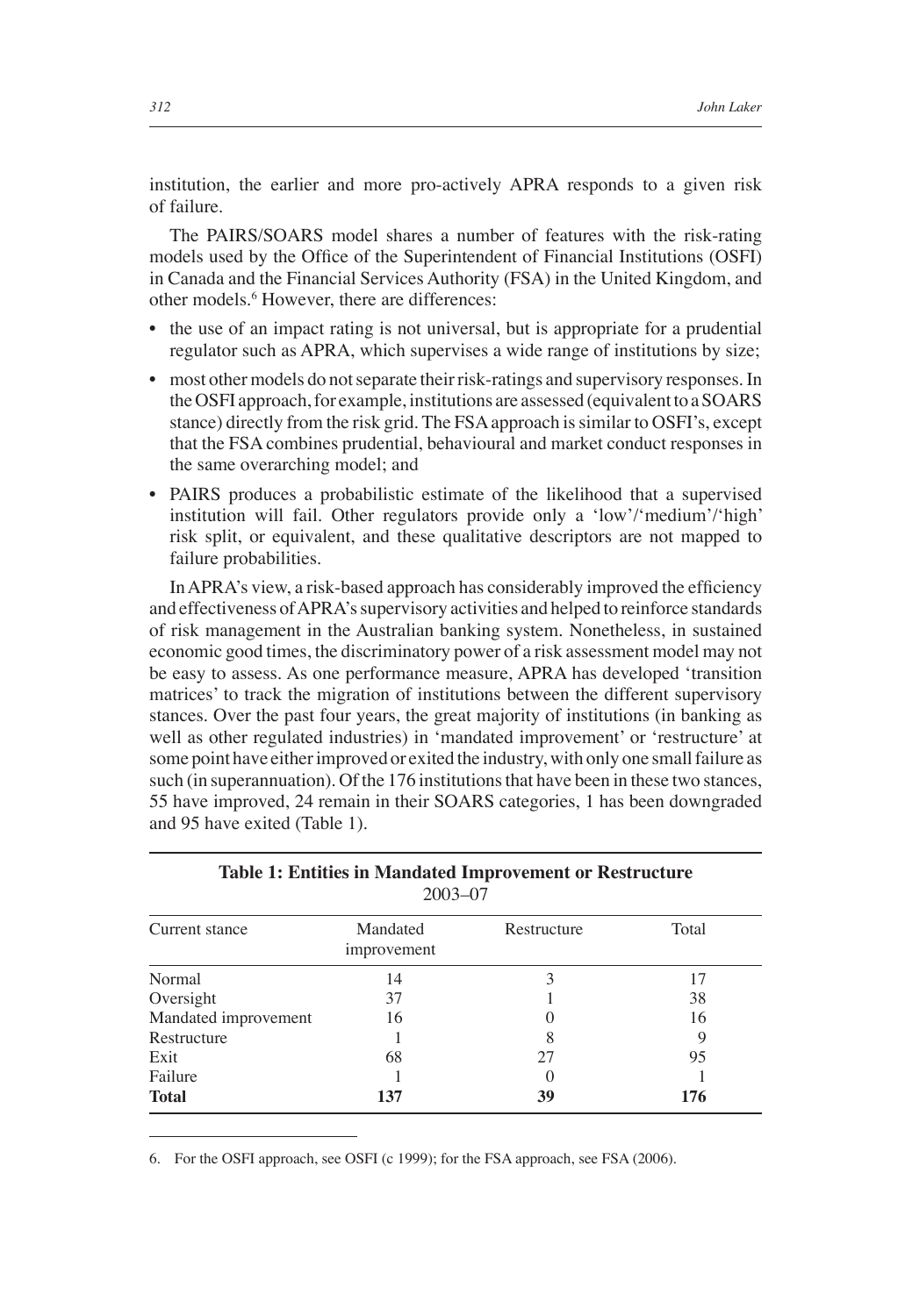Before leaving this section, it is worth asking whether the more flexible, risk-based approaches to prudential supervision being pursued by APRA and counterparts overseas are compatible with the new Basel II Capital Framework.

Use of the standardised Basel II approaches raises no particular issues. These simply add greater granularity to capital requirements and allow banking institutions to utilise external ratings, where available. On the other hand, the very detailed rules associated with the more advanced Basel II approaches to credit, market and operational risk might suggest that a return to a rules-based approach to supervision is unavoidable.

The answer lies in understanding what Basel II's detailed rules are seeking to achieve. The more advanced Basel II approaches allow banking institutions to factor their own risk estimates into their capital requirements. The detailed rules serve to ensure that those estimates are robust; that they are not simply based on recent experience or the good part of the economic and business cycles; that they are subject to independent validation; and that they are surrounded by a sound governance process. From a supervisor's perspective, robust risk estimates enable a sharper focus on material risks and a more prompt reaction as risks change.

However, it is the supervisory review process of Pillar 2 that is most clearly aligned with a risk-based approach to supervision. The stated aims of Pillar 2 are to ensure that banking institutions have adequate capital to support all the risks in their business and to encourage these institutions to develop and use better techniques to monitor and manage their risks. In APRA's view, Pillar 2 will clearly support its risk-based approach to supervision, ensuring that supervisory resources are focused on emerging risk issues while minimising supervisory intervention into well-run banking institutions.

# **5. Developments in Economic Capital Modelling**

The improvements in risk management over the past decade, particularly in larger Australian banking institutions, have been crucial formative steps in the evolution of economic capital modelling in Australia. The advanced Basel II approaches have sought to capture and add impetus to such developments globally.

Economic capital for a banking institution can be thought of as the maximum amount of unexpected losses potentially arising from all sources that could be absorbed *while remaining solvent*, with a given level of confidence over a given time horizon. It contrasts with regulatory capital, which can be thought of as the maximum amount of unexpected losses that could be absorbed *without any loss to depositors*, with a given level of confidence over a given time horizon.

In principle, to quantify the amount of economic capital needed to provide the level of confidence chosen, an estimate of the probability distribution of all possible profi t and loss outcomes for the banking institution would be required, incorporating the potential unexpected losses from all relevant risks. From this distribution, the institution's board and management could determine the level of equity capital needed to maximise shareholders' wealth over the longer term. Disincentives would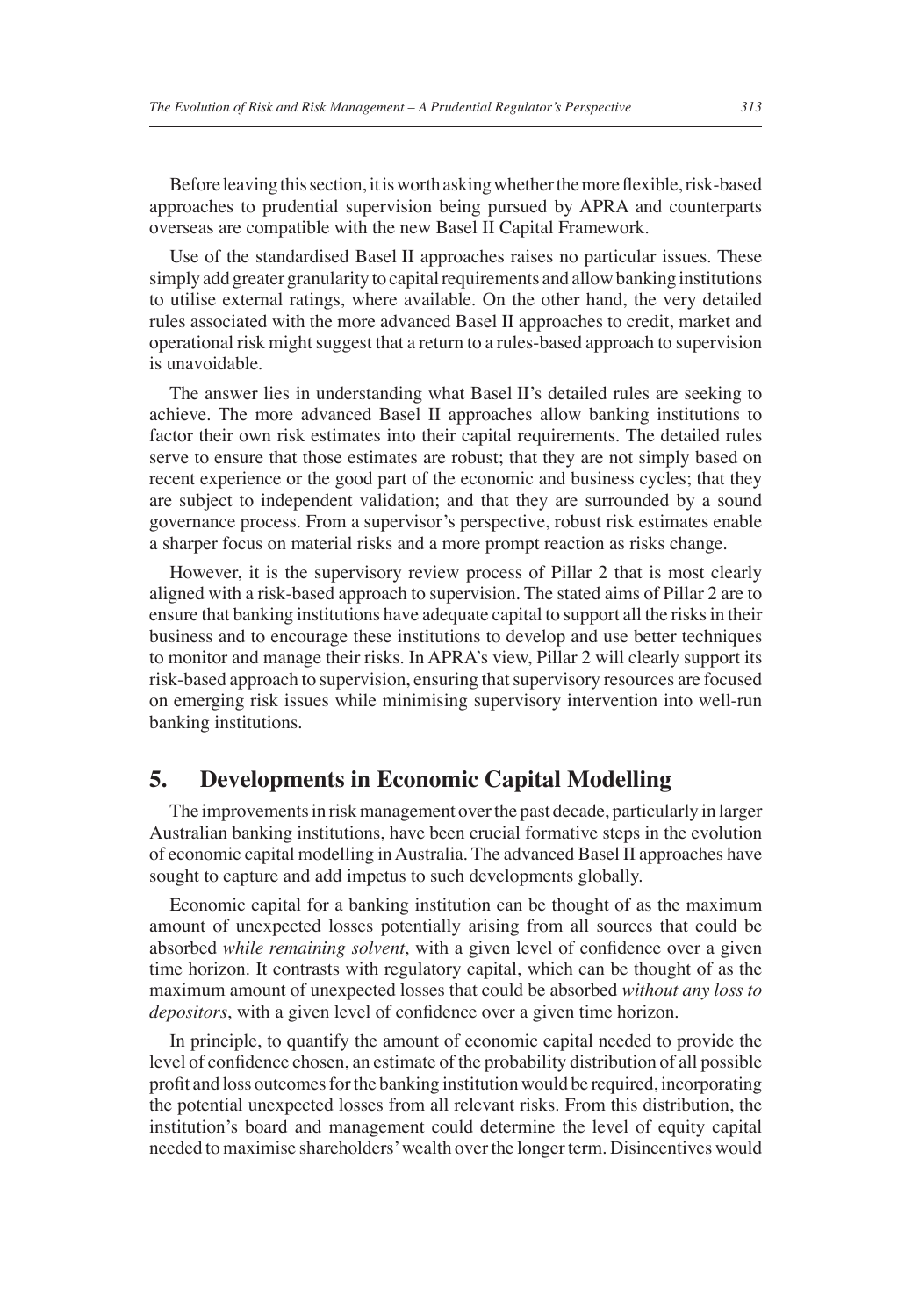be in place to ensure that activities that fail to achieve returns on allocated economic capital in excess of the cost of equity would be avoided; incentives would be in place to ensure that activities that generate returns in excess of the cost of equity would be encouraged. In this ideal world, financial performance measures based on returns on economic capital would pervade all aspects of the institution's risk management, product pricing and performance evaluation and compensation.

The principle that performance should be measured and evaluated against the capital needed to support the risk was introduced some years ago by major global banks for loan pricing and, soon thereafter, for financial market trading activities, with the use of value-at-risk, or VAR, concepts. Return on risk capital, rather than absolute dollar trading profits, became a key input to performance evaluation and reward for traders. Multi-risk economic capital models with coverage beyond credit and market risks were the next stage of development. However, since the initial proposals in 1999, it has been the Basel II Capital Framework that has provided the spur for large, complex and internationally active banks to develop and drive their businesses according to risk-adjusted performance, based on economic capital models.

For the larger Australian banks, the objective of accreditation to use the more advanced Basel II approaches has led to a substantial investment in risk identification, measurement and management, as described in Section 3. This investment is already yielding returns in the form of the higher potential profitability that a better understanding of the risk dynamics of the banking business provides. Nonetheless, the achievement of comprehensive, consistent and accurate measurement of overall risk exposures still appears some way off. There are differences in economic capital modelling methodologies in terms of risk coverage, risk definitions, exposure measurement and risk aggregation. There are also significant differences in the relativities between modelled economic capital numbers and equivalent Pillar 1 regulatory capital estimates. These problems are certainly not unique to Australian banks.

The dimensions of the economic capital modelling task ahead can be illustrated by reference to the Pillar 2 risks that have received less attention than the credit, operational and market risks covered by Pillar 1. Pillar 2 does not seek to provide an exhaustive list of potentially material risks, but it does identify a number of risks, including liquidity risk, strategic risk and reputational risk. The difficulty in treating these risks is related mainly to precise definitions and measurement methodologies; in the case of liquidity risk, however, there is debate about whether it belongs in an economic capital modelling framework at all.

The main argument for excluding liquidity risk implies a simple two-state world: if a banking institution has sufficient liquidity, it does not need capital support but if it lacks sufficient liquidity, no amount of capital support will save it. This ignores a middle ground where the need to generate liquidity unexpectedly to cover a maturity mismatch may involve costs that add to potential unexpected loss, without necessarily triggering insolvency.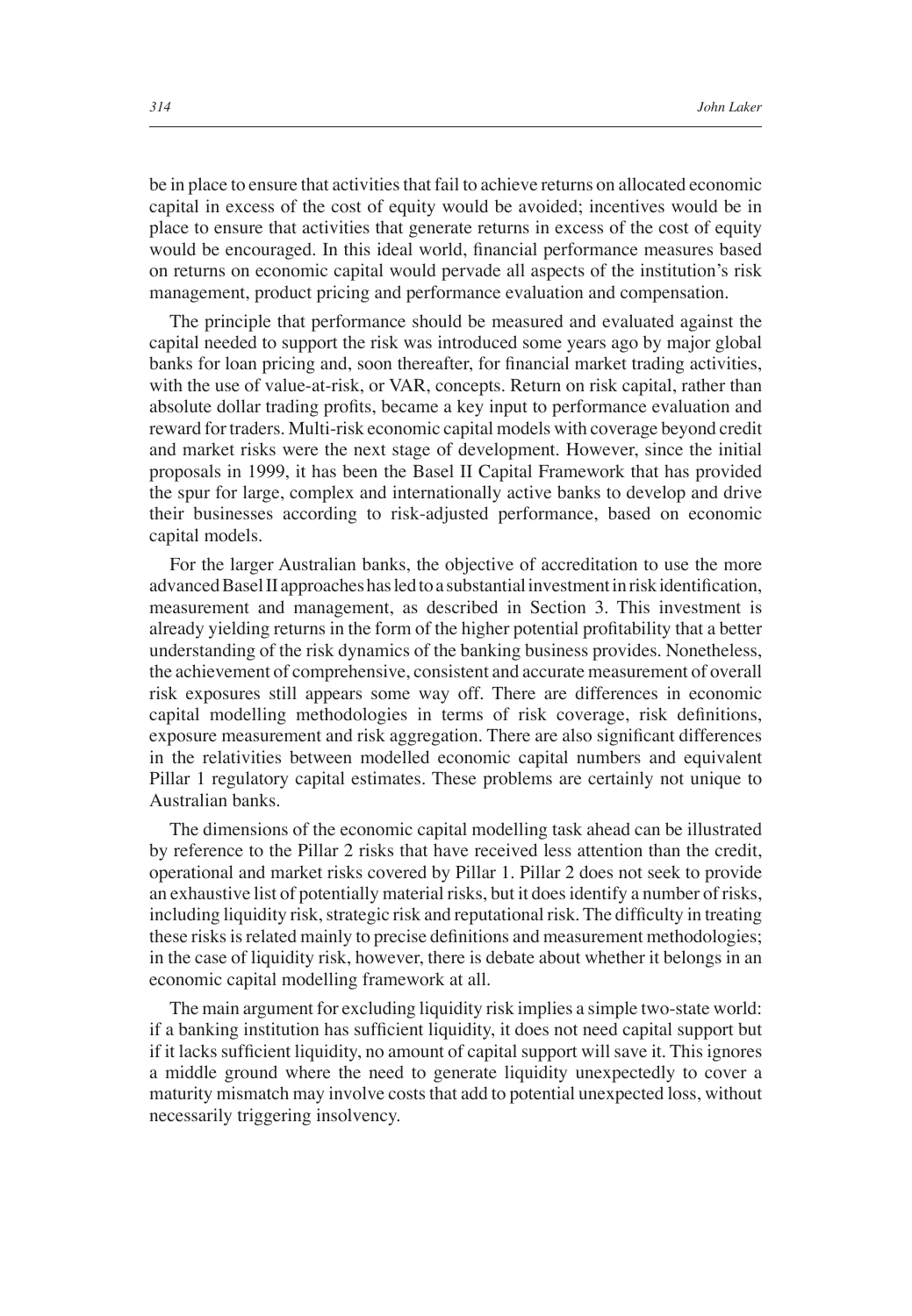There is general acceptance that strategic risk, discussed in Section 2, should be included in any comprehensive economic capital model. Capital is needed to enable a banking institution to ride out temporary changes in market conditions and to allow it sufficient time to adapt its business model to more permanent changes in the competitive environment. However, the absence of sufficient meaningful historical data makes measurement a problem, particularly with regard to the lowprobability, high-potential-impact strategic losses that are a major concern to banking institutions. Some blend of subjective stress testing with statistical methods where available data permit might be the best that can be achieved.

Reputational risk may arise by way of group contagion or from the institution's own actions; in the latter case, reputational loss may well be the consequence of another risk event rather than a risk event in its own right. Either way, the potential impact needs to be taken into account in estimating potential overall unexpected loss. In quantifying the impact of a serious operational failure, for example, the cost of the resulting damage to the institution's brand and franchise may far exceed the direct cost of the operational risk event itself. Quantification of potential reputational damage is difficult given the limited historical data available, but the risk is potentially too important to ignore. As with strategic risk, some combination of subjective stress testing with statistical techniques where sufficient data exist would seem to offer most promise.

## **6. Looking Ahead**

Over the past decade, a supportive macroeconomic environment, sustained balance sheet expansion, diversification and continuing improvements in risk management have produced a robust and highly profitable banking system in Australia. Based on traditional indicators, the financial condition of banking institutions, generally speaking, has arguably never been better nor the quality of risk management higher. Risks appear well contained, although the exposure of banking institutions to the residential property market and highly-geared households remains a continuing focus of policy and supervisory attention.

Looking ahead, the challenges for banking institutions and the prudential regulator are to maintain this robust position in the face of uncertainties in the macroeconomic outlook, innovation and growing complexity in financial products and markets, and constant pressure on costs. Three particular challenges can be singled out.

For banking institutions, continuing good times can erode the incentives for boards and senior management to maintain, or where necessary upgrade, investment in and resourcing of risk management functions. In an environment of ever-changing risks, such investment is essential but may not always be easy to defend if share markets are preoccupied with short-term performance that may not take account of risk.

For the prudential regulator, the move to a principles-based approach to prudential requirements brings challenges in establishing appropriate principles and, very importantly, in being able to judge whether a specific solution proposed by an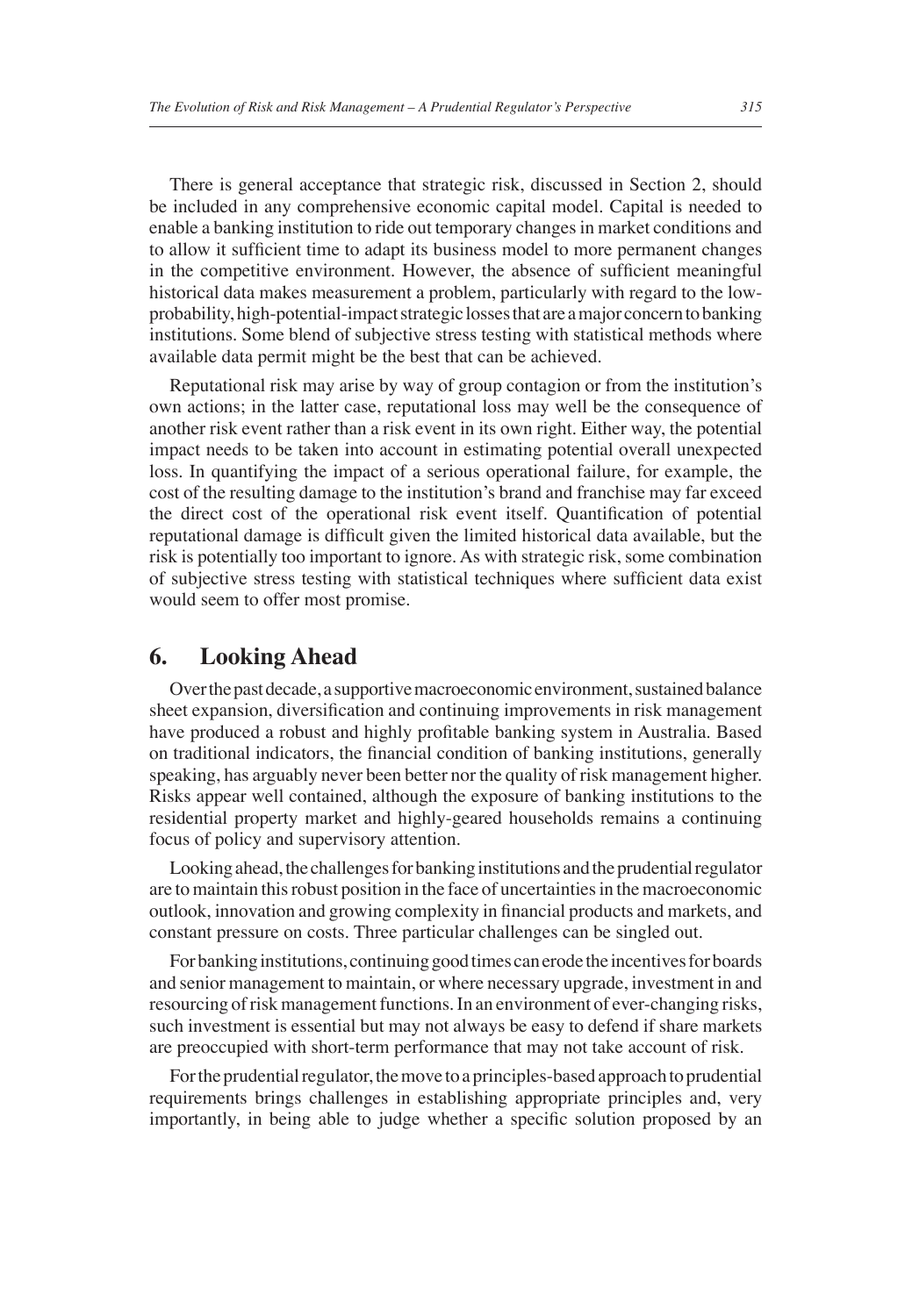institution is adequate to meet the relevant principle. The approach places particular demands on the skills, experience and judgment of supervisory staff.

Finally, for banking institutions and prudential regulator alike, market expectations of continuing good times will be problematic. The premise of economic capital modelling, and the preferred starting-point for prudential regulation, is that owners of banking institutions will reward management for acting in their *long-term* best interests by increasing the value of the institution through maximising returns relative to risk. Market myopia and incentive structures that reward growth for growth's sake, or adventurism in new markets or territories, will undermine the best-conceived risk management frameworks in any banking system.